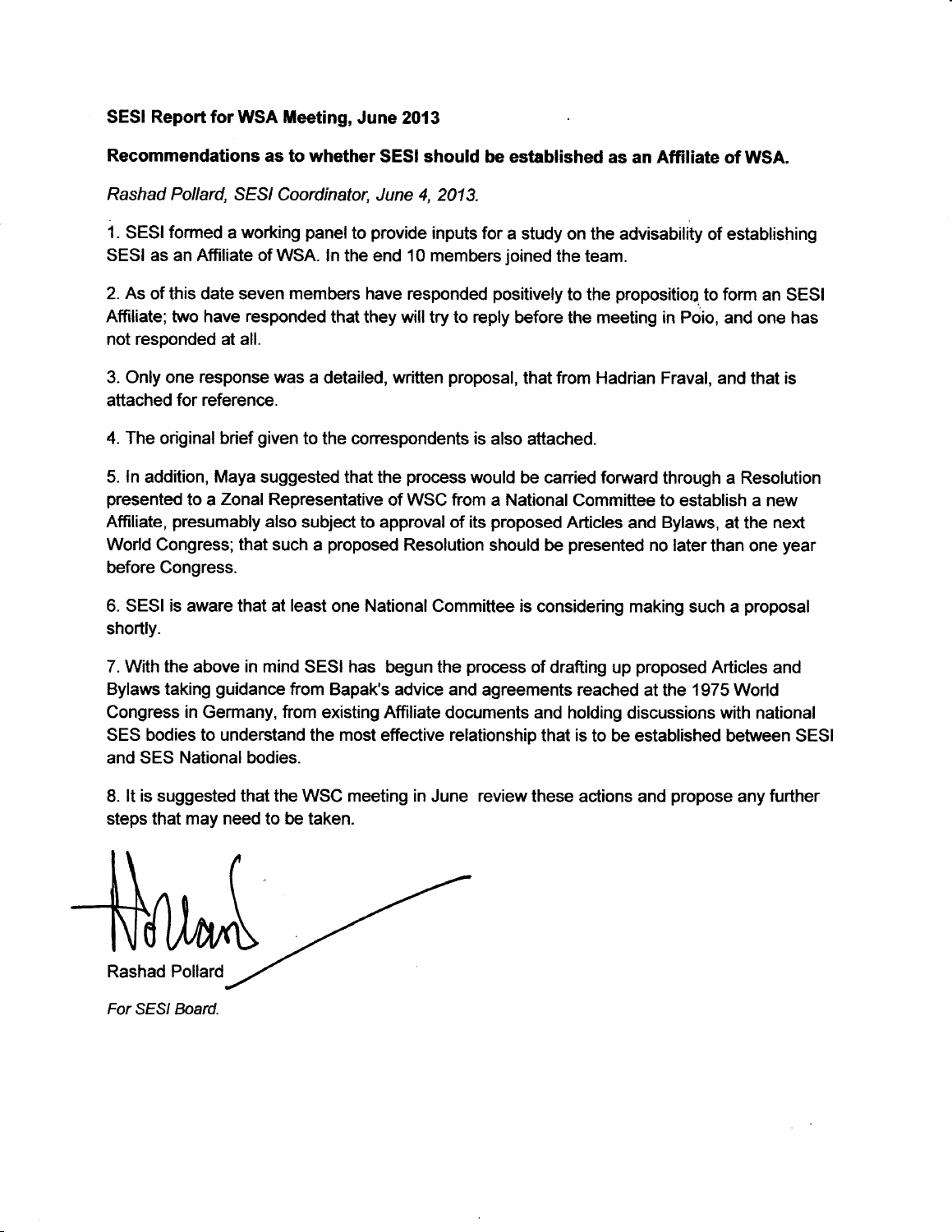Archive copy: e-mail from Hadrian Fraval to Rashad and SESI -- April 29, 2013

Dear Rashad and All

Comments on Rashad's Document

Over the years there have been various proposals from World Congresses (detailed in Rashad's summary) as to the form and scope of SES/SESI/Enterprise support. They appear to fall into three categories:

- A) SESI under the WSA Executive
- B) Panel of experts - implying a separate independent entity (Company)

#### c) AWorld Bank

These three aspects are a package of functions which are inter-dependent. Take away one of the elements and the resultant effectiveness is dramatically reduced. To simply change the status of (A) from being under the executive, to being independent is in my opinion missing the point. There has to be a connection within the Subud organisation between the Country members of WSA and the International organisation (represented by WSC), Let's leave this alone and focus on  $(B)$  and  $(C)$ .

The reason that (A) can never be, and has never been able to stimulate an enterprise surge in activity is that it has not got the wherewithal. The WSC budget constraints are such that SESI has been left to fend for itself. Establishing an Independent company, separate from, but with links to SESI would provide a conduit for funding. The Company would have a panel of experts and would facilitate evaluation and advice to projects arising from the Membership of Subud. This new company would have a direct link to a (Subud) Bank which would use this company as an adviser regarding investment. The name "Subud" would not be used in either  $(B)$  or  $(C)$ . They would operate on commercial terms, charging for their services and making a commitment to provide  $25%$  of their net profit to "Subud". Likewise, new endeavours which were funded by  $(B)$ or (C) would be required to commit 25Yo of their profit to \*Subud".

In making the above'suggestion I am not focusing on how we fund this implementation, but rather defining a direction which fits the guidance given to us in so many of Bapak's talks. I have experienced in my 30 years of being involved with "enterprise" that the key element is defining a direction; where we feel / want to go to achieve our objectives. What I have described above is only an outline of a direction going forward. Scraping SESI as it is today will not realise the holistic needs of Subud Enterprise development.

Above all else, we can only progress if self- interest is secondary.

All the Best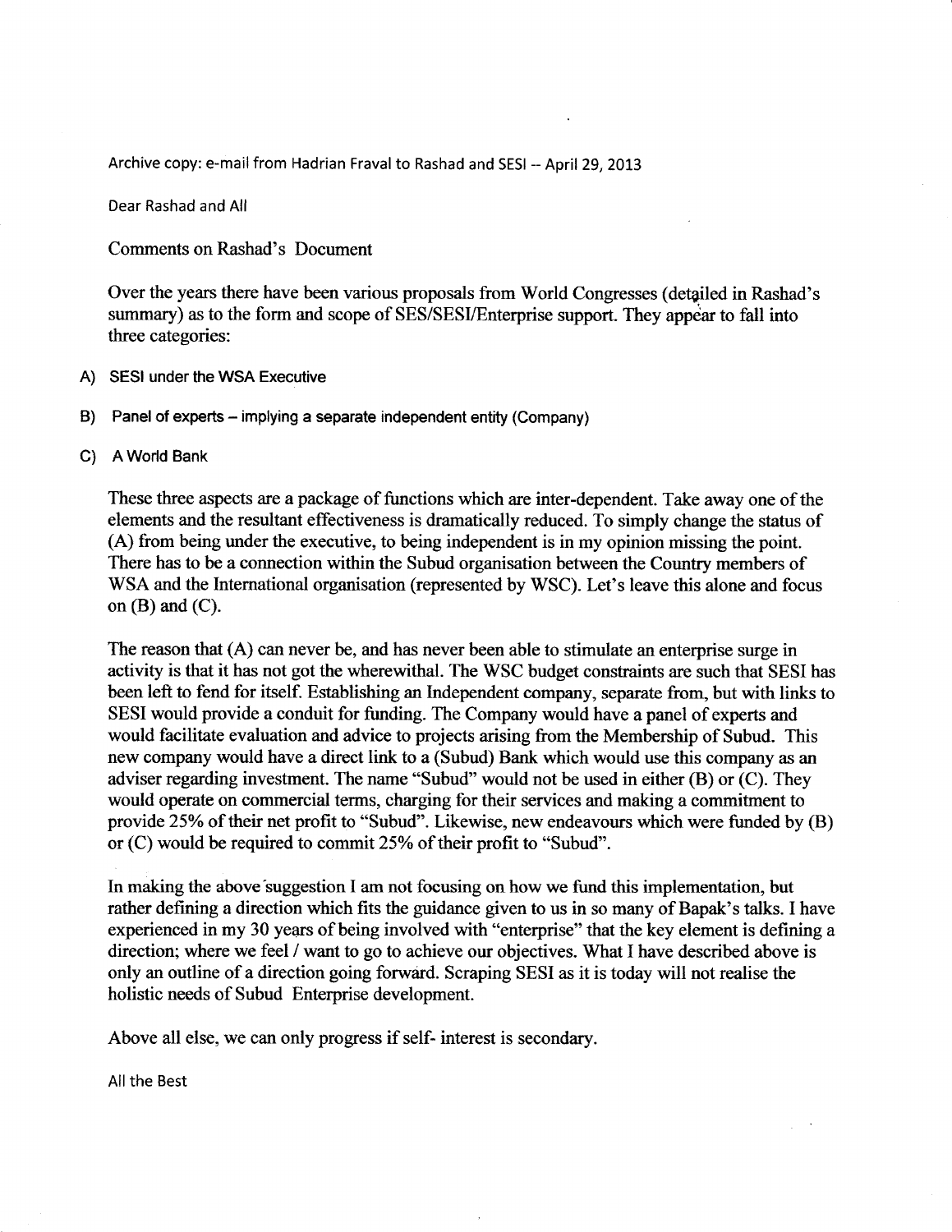Hadrian

# A Background Paper To Support Recommendation to WSC concerning the status of **Subud Enterprise Services International (SESI)**

## 4.15.13 - Not for publication.

## 1. Present Status

SESI operates under the WSA Executive Board. At the 2012 WSC meeting it was suggested that a team be formed to review the advisability of SESI remaining in this position or that it should be established as a separate entity and, if so, the obvious next question would be to consider its form of establishment and its relationship to the wsA.

# 2. Some notes on past history of enterprise support services

Coombe Springs, UK Congress -- 1959: The concept of establishing enterprises through Subud Committees encouraging members with business skills to collaborate together and establish enterprises as a means to raise funds for Subud and its social work established. Agreement reached to start an investment fund to support that effort.

New York Congress -- 1963: Subud International Services (SIS) established to form a Subud "chamber of commerce" and strengthen linkages between the enterprises to be established.

Tokyo Congress -- 1967: Subud Technical Services (STS) set up to organize co-operation of those members with technical skills and to provide technical oversight of enterprise developments. SBIF established to administer funds (including funds from enterprises) on <sup>a</sup> professional basis and Bapak suggested that it may form the nucleus of a Subud World Bank in future.

Cilandak Congress -- 1971: Agreement reached to establish a bank to finance enterprises -eventually Bank Susila Bakti in Jakarta.

Wolfsburg Congress -- 1975: SES/ SESI formed (note: Bapak's proposed form for this entity is attached).

Toronto Congress .. 1979: S.Widjojo project well under way. Emphasis on improving functioning of SES and Enterprise Associations -- international and national.

Anugraha Congress -- 1983: Anugraha Conference Centre under construction. Subud lnternational Trade Association established.

Sydney Congress -- 1989: The first Congress without Bapak. BSB had been sold. Anugraha was in financial difficulty. The Congress felt that SES no longer had a real function and it was taken over by the International Subud Committee.

Congresses to New Zealand -- 2010: Little emphasis was formally placed on enterprise envelopments between 1989 and 2010 at World Congresses. The last Congress in New Zealand did, however, resolve that a review of Bapak's advice & guidance concerning

enterprise should be undertaken, and a new SESI was established with this as its first function. Brief Notes and Observations: Efforts to create support services of various kinds to the enterprises that Bapak was proposing were often quite substantial but were usually not sustained between Congresses -- a lack of available funding, reliance on volunteer effort and a lack of "buy-in" by incoming WSAM/SC may have been causes. ln reality the major enterprises that became established made little or no use of such formal support services suggested by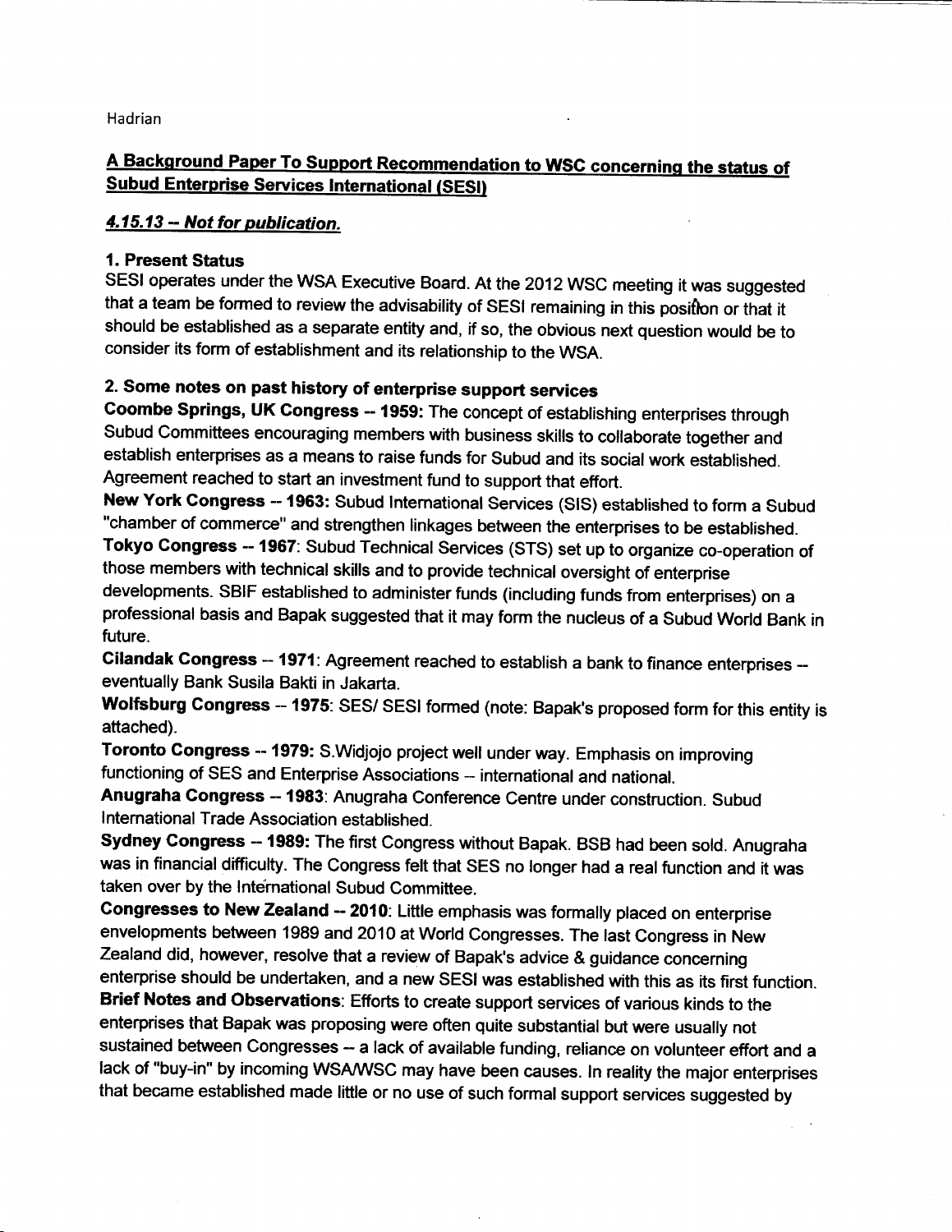SIS, STS or SES(I). However this condition hides some very significant efforts by a number of members and groups of members to undertake support services as forums for Subud members with their own enterprises to come together and share experiences. Many useful workshops and mutual get-togethers of entrepreneurs and business owners are reported, notably in the USA, Australia and Europe. Good work was done to create data bases of enterprises and members with business skills notably in Australia and in other countries with SES national bodies. After the Spokane Congress an SES office was established in Kalimantan with a paid staff and undertook substantial workshops and events worldwide, including the establishment of YES QUEST, with SYA, that still exists. Some national SES activities continued after the Bali Congress but SESI itself largely ceased to function as the existing intemational enterprises failed or were sold.

## 3. Review of SESI's Present Function

a. SESI based its strategic plans on the results of the review of Bapak's advice and guidance conceming enterprise developments that was published in 2011 and approved at the WSC's annual meetings.

b. The primary strategic concept was to acknowledge that all Subud members were engaged in their own personal enterprises, that is they were putting their talents into practice no matter what work they did; whether self-employed, engaged in an enterprise with other Subud members or working for a for-profit or non-profit organization. ln this way, generally speaking, we earn our livelihoods in all the multitude of ways that humanity engages in and, as Subud members, we pray and hope, in ways truly guided by inner direction. From this personal income the members contribute to Subud on a voluntary basis.

c. Bapak proposed that it would not be possible to fund our collective needs in this way - for good Subud houses; helper travel; care for our members and so on. ln addition Bapak proposed that it is imperative that we demonstrate the latihan at work in the world through interface with the world around us through pooling our technical and financial resources to build schools, hospitals, homes for the aged etc. and, in addition, to create substantial enterprises that would fund these efforts. On top of that we should establish a form of World Bank in support. Bapak, himself, initiated the formation of this bank and the first enterprise in the S.Wdjojo Center office building in the 1970s as demonstration models.

d. Presently SESI sees itself as a service organization that encourages and supports a rejuvenation of this guidance to create substantive enterprises. Further details on SESI's background and strategic direction can be found in the SES|web site: subudenterprise.com

e. SESI's present work plan includes the following:

1. Support and encourage the establishment of substantive, intemationally supported enterprises in Kalimantan. To date three companies are established:

- . Karmanna: An "enterprise development company" providing consultancy services, feasibility studies and financial services to enterprise developments in Kalimantan.
- . A joint-venture in a saw milling operation.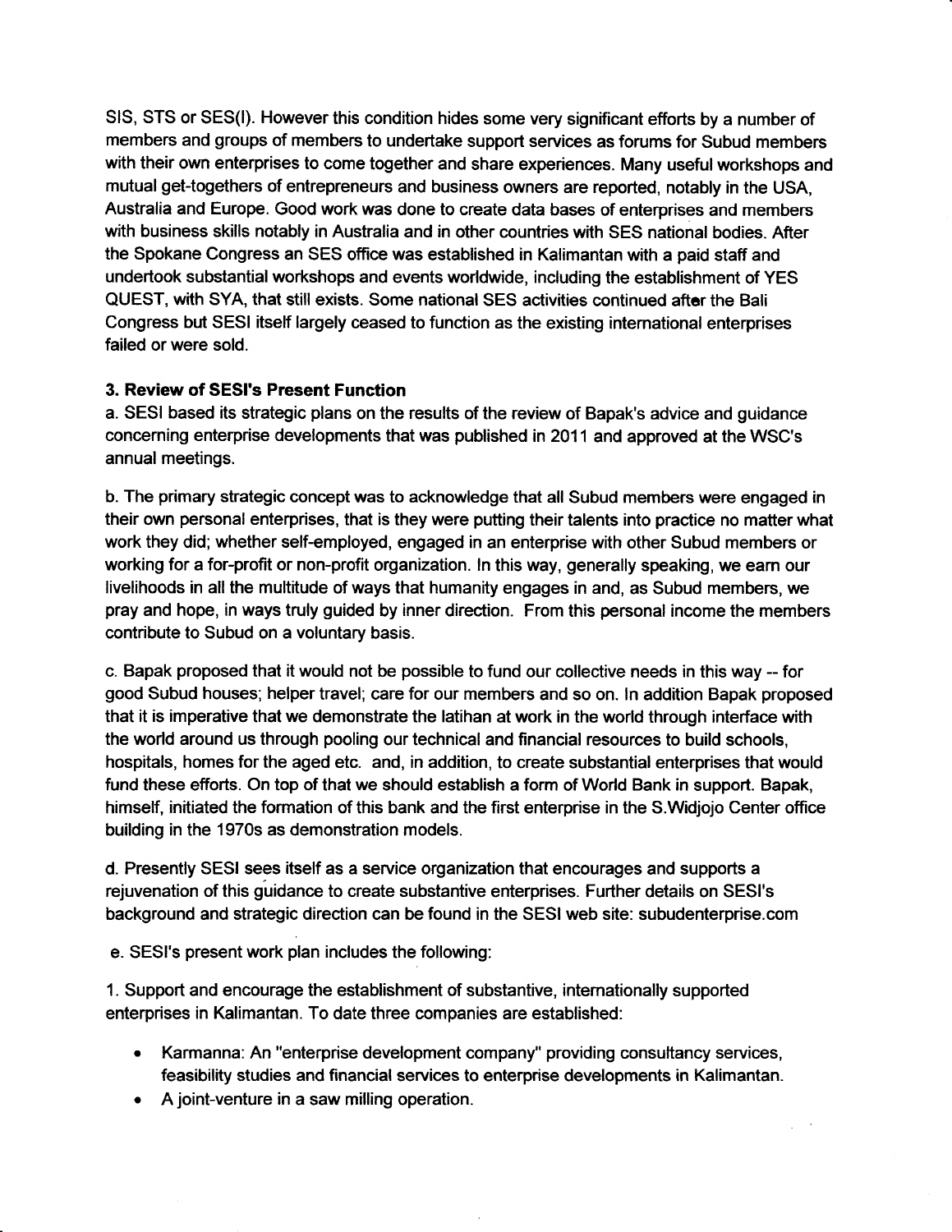- . A planned oil palm plantation permits etc and a feasibility study in process.
- o Further projects as they mature.

2. Encourage and support Zonal and National enterprise developments through the Subud Area and Zonal structures and National SES bodies.

3. Supports the activities of SES national bodies, also, to bring together technical working groups of members in support of each others' enterprises and in the development of collective enterprises at national and center levels. Both aspects of the work of SES national bodies (in support of small-scale start-ups; larger members' enterprises, as well as the larger-scale, collective enterprises) also supported through SESI's web site, Yahoo list server and e-Newsletters.

4. ls working to integrate WSA initiatives to create better national and international databases of members that includes a listing of members' professional skills and expertise.

5. Supports WSA's Subud Center development initiatives through support to a Centers and Hotels web site development and links between Center enterprise developments and the funding of Subud housing as well as suggestions on Center management, design and construction.

6. Supports the creation of shareholder's representation and supervisory forms of Boards to major Subud enterprises. To date have worked with WSA to establish Sinar lnvestments Association as a voluntary shareholders representation function in Kalimantan Gold Corporation.

7. ln the longer term SESI sees its strategy developing towards an holistic and integrated effort across all our Affiliates and Association to not just bring together business expert interests in for-profit enterprises but to bring together the whole membership to engage in "outer" works beyond just receiving the latihan together -- whether these may be micro-enterprises or microsocial work at the group level or larger projects in all field, whether for-profit or non-profit. In this way the membership will understand that it is of real interest to us not just to engage in the latihan routinely together but to engage in outer works together as well. Through this approach we may better understand the true meaning of harmony through engaging in collective endeavor, and better demonstrate the meaning of the latihan to the outer world around us.

ln addition SESI is interested in exploring the rejuvenating a world bank or financial institution to support these efforts, beyond the initiatives taken to create the KARMANNA company in Kalimantan. Various forms of Virtual bank have been suggested. SESI is proposing that it works with MSF to create a working group to consider options and practical approaches to financing enterprises and social work.

f. At this time owing to its "position" within the WSA Executive SESI does not directly invest in any enterprise and tries to keep an "arms length" approach to the services provided to individual enterprises and working groups by the experts it gets to support thern. Ruslan Morris, for example, resigned as the Coordinator of SESI owing to the potential for a conflict of interests relating to his investments in the Kalimantan enterprises.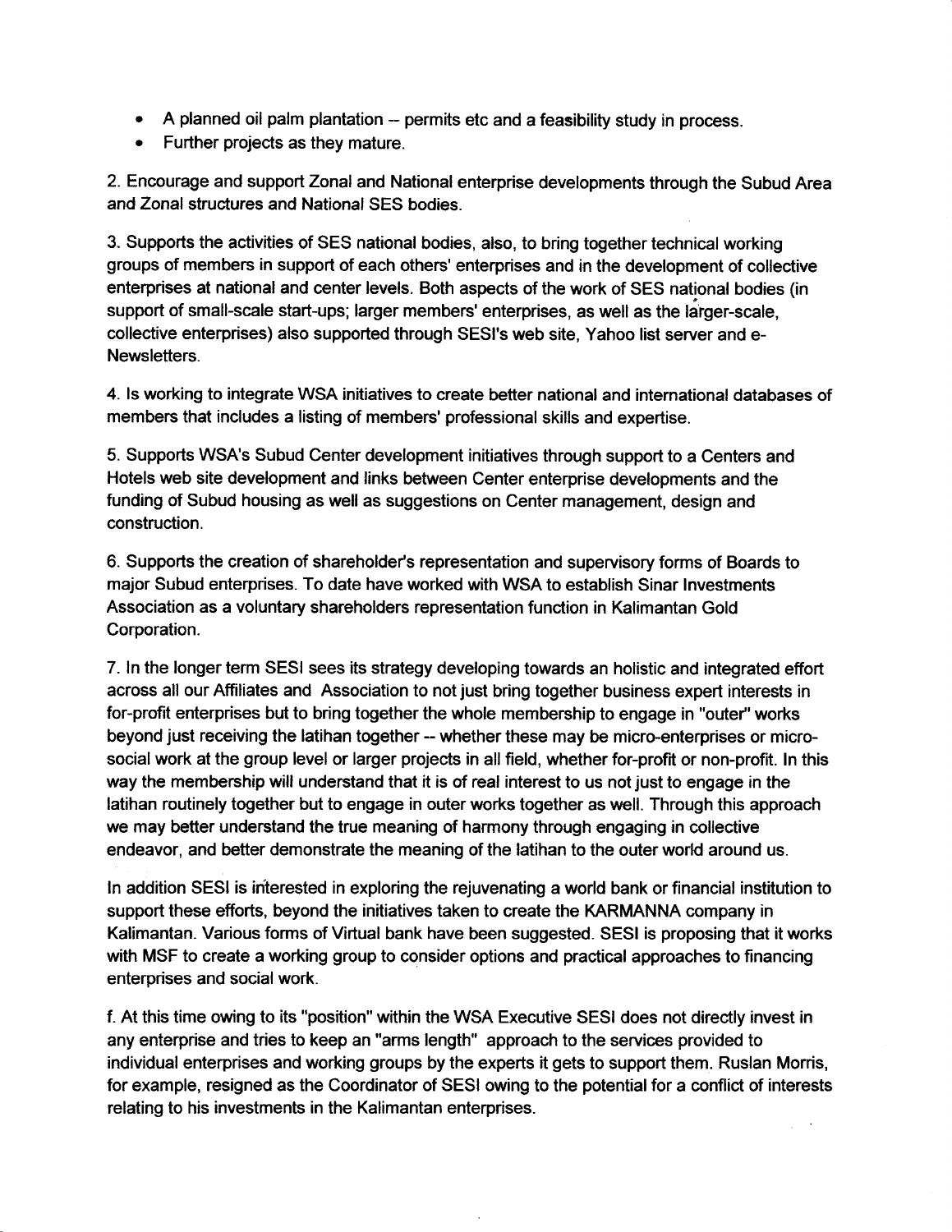## 4. Gonstraints

a. SESI has received some funding from enterprises to support its work but is significantly constrained by a need to employ largely volunteer labor/services. Four Board members and Advisors have resigned through work and other pressure conflicts with their daily lives and replacements are not generally willing to allocate more than a few hours a week to any program. The management of a significant number of short-term volunteers also makes effective consultancy work dfficult. SESI continues its efforts to expand its Board and A9visors.

b. Most SES National Representatives (16 at present) are ratherweak in business skills and in resources and require significant support from the international level to operate effectively. They operate independently of SESI being appointed by their respective national committees. The number of countries with SES bodies needs to be increased and, as presently structured, this is a matter for the respective national committees to address. Good working relationships have so far been created between SESI and SES in UK, USA, lndonesia and Australia only.

c. SESI has tried to collaborate with the other Affiliates to link enterprise developments with their respective endeavors (notably a Micro-Finance project linked to SD|A-supported NGOs and support more directly to members in the Congo) but both technical and financial constraints have tended to limit the effectiveness of such initiatives to date.

d. There still exists a reluctance to link Subud Committees with businesses and enterprises, and experiences in the past weigh heavily against this area of collaboration. All the same shifis in this attitude are clearly in evidence and a number of Zones and National Committees are rededicaling themselves to, at least, explore options and opportunities for harnessing the business skills of its members, beyond sirnply regarding SES as an independent club of business owners. The lack of adequate funding across our whole Association is one reason for this shift as Committees search for enterprise options to support their funding needs. Practical applications (beyond the Kalimantan enterprises already established) may be slow to materialize however.

## 5, Some Discussions and Preliminary Suggestions Made to Date

a. The new SESI is still in its formative stage and probably will remain so until, and if/when, the Kalirnantan enterprise initiatives (hopefully followed by others elsewhere) begin to provide significant financial support. This could begin to happen as early as mid/end-2013 if present plans mature as expected. lt may be best to stay within the WSA framework until such time as such income is solid and consistently available and could support the funding needed for SESI to stand on its own feet (although WSA has provided no funds to SES|to date, in fact).

Pros/ Gons/ Discussion: being within the WSA Executive makes SESI a formal part of the Association's structure . This ensures that a certain level of management is in place to oversee its acfivities and, notably, to ensure no unforeseen liabilities devolve to our Association as a result of its activities in business development. Potential funding to create a viable entity is still tentative for any significant expansion of direction or effort.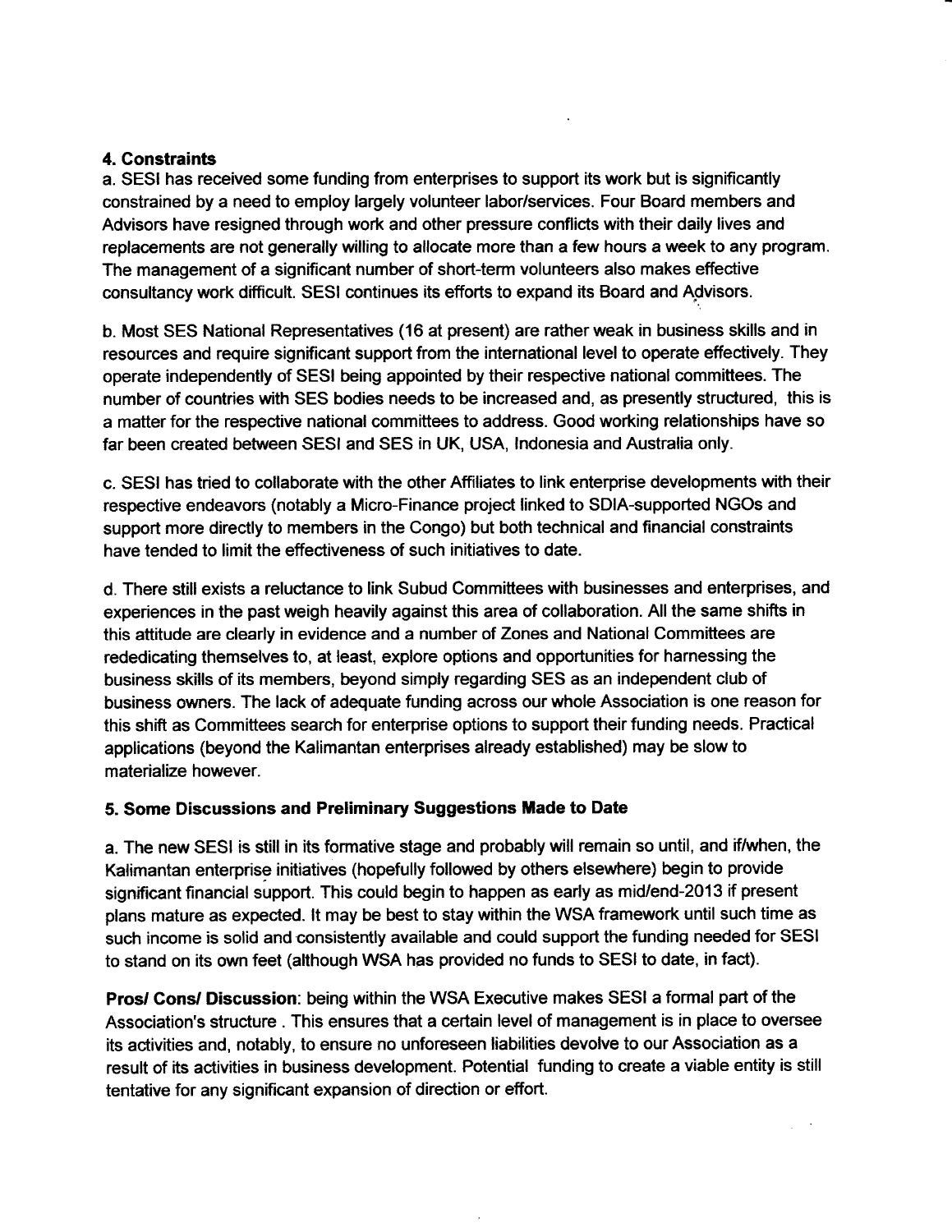b, SESI will never make substantial contributions to our Association until it is freed from its need to remain at "arms length" to enterprise developments, and is established as a separate entity to WSA and this should be done as soon as possible.

Pros/ Gons/Discussion: A measure of WSA oversight would still be essential if SESI was to form itself into an Affiliate of some sort even if it did not use the word "Subud" in its name, as it would still be liable to the Subud membership for its activities. A model for such an approach was, in effect, established by Bapak at the Fifih World Congress in Wolfsburg in 1975 when SES(I) was formed (see attached for reference). The downside is that there are, presently, no obvious sources of funding to establish a sufficiently viable international entity that could have real impact. lt may make sense to build that capacity out of the present Kalimantan developments and the opportunity for some sustainable financing so that SESI could build a more viable and workable entity over time. However a firm commitment by WSC (or WSA at next World Gongress) should be established to give the approach focus. A further suggestion is to rediscover the need for a World Bank (or financial institution) as not a few members are suggesting to SESI and for which they have produced a paper (also attached) and SESI would be best linked to that entity. Bapak actually discussed this issue in Wolfsburg as attached. Again, to work, such a strategy should be fully endorsed by WSCMSA.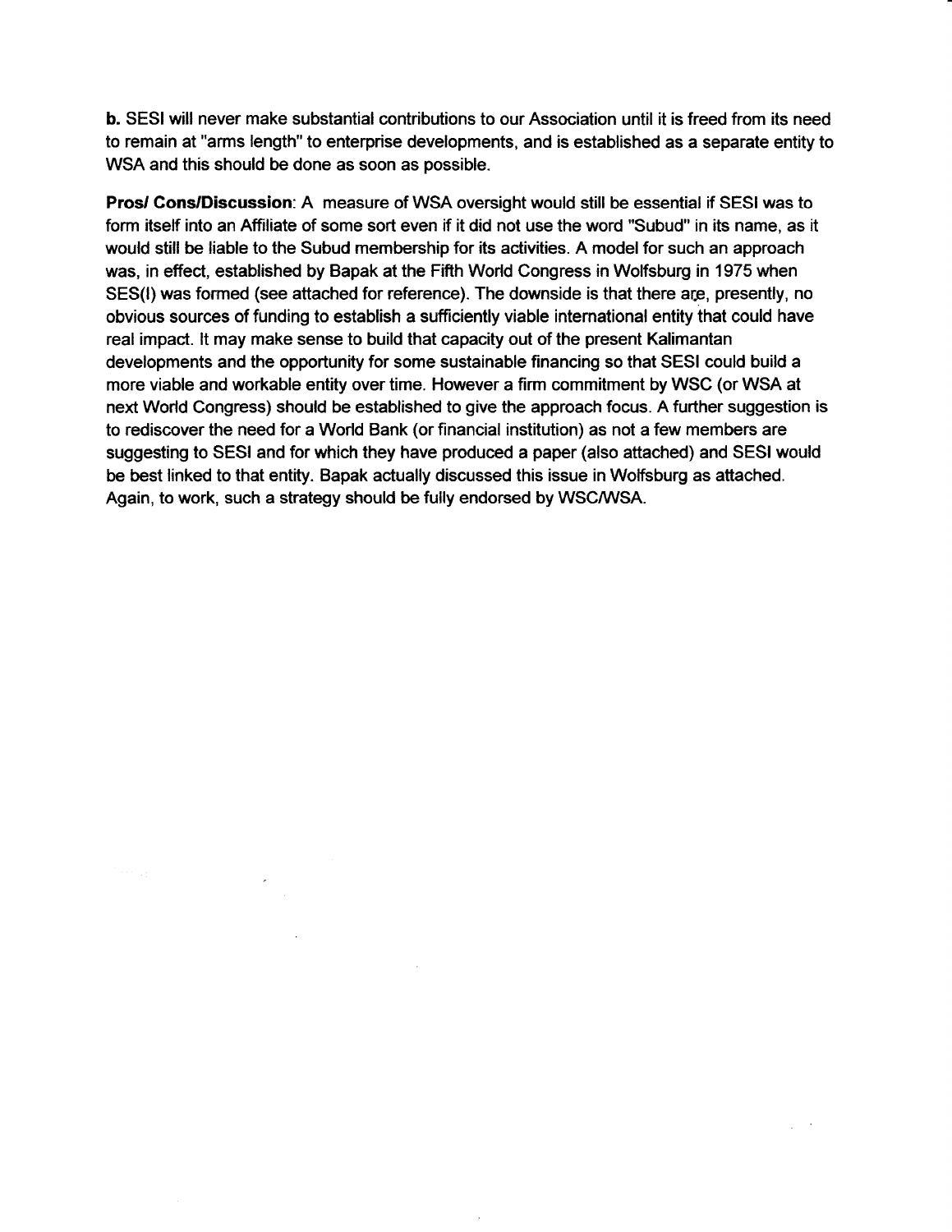#### EXTRACT: Bapak's Talk, World Congress, Wolfsburg, Germany June 21,1975

#### Code Number:75WOB 15

#### Copyright © 2007 the World Subud Association. All rights reserved.

Brothers and sisters, it seems necessary for Bapak to tell you about the plans and ideas we have for establishing an S.E.S. (Subud Enterprises Service) body. It is this that will serve all the national enterprises. This is indeed what Bapak intended before, but previously Bapak wanted to do it through the Bank, which is now called Bank Susila Bakti. lt appears that the time is not yet ripe for doing it through the Bank, for it has not yet proved possible to get permission to set up an international bank in lndonesia. For this reason it is still established just as a national bank, and is only able to deal with local demands. So it must be made clear that it is not the intention to profit lndonesia alone, but this is the situation we are faced with, and we cannot as yet establish a bank able to include the whole world and to finance Subud members and Subud enterprises all over the world when they require capital. Because it is still difficult to do this, there is therefore this idea for setting up the S.E.S. body, which will not really be like a bank, but which will also help and foster the enterprises which will be established by members belonging to the various national centers.

This body will provide everything for the enterprises. That means it will provide capital and everything that is required, so that when it gives assistance to an enterprise in some national center it will supply all the requirements and personnel needed.

Thus besides providing money for the capital it will also select and appoint the personnel. These will be found and trained and directed by the S.E.S. body that is going to be established: S.E.S. lnternational. This undertaking should acquire legal status and authorization from whatever country it may be in, so that it will be a body able to spread its wings all over the world. For this reason, brothers and sisters, it will be established in major cities, where it will really have influence and a wide scope when it comes to setting up an enterprise. Bapak feels that the main center fror it should be in England. Yes, and then later on other places can be chosen and it can move to other places when it becomes more successful. These are the plans which Bapak hopes will, with God's blessing, be successfully accomplished.

Bapak also hopes that, besides listening to Bapak's explanations, you will all take part in the struggle. Now is the time for struggle and effort. We must not just be passive. We have to strive, strive towards the aim of worshipping the One Almighty God and of serving humanity in this world. For at present in this world we are always surrounded by unpleasant events which suddenly overtake us, so that help is needed frorn some organization or some country. lt is this, among other things, that we hope that Subud may be able to carry out. In this way the name of Subud will be the name of a brotherhood that is not only able to receive grace and ilham ( divine knowledge ) from God, but one that is really able to help its fellow creatures.

It will really be able to make a contribution to the community in this world. Brothers and sisters, there are many countries that are really rich in natural resources. Their soil is rich, but they are poor in trained manpower and in money or capital, so that their natural riches remained undeveloped. That is why Subud is now making a start with this. May the Subud members, with guidance from the One Almighty God, be able to find the way.

Of course, we need not a little capital, perhaps tens of millions of dollars, perhaps hundreds of millions. May the One Almighty God show the way to realize the plans and ideas of Subud, so that we can obtain something beyond expectation, wherever it may come from, and really estabtish something which will be the main body to foster the enterprises of the various Subud centers, and so that there can really be an S.E.S. which is intemational, strong and successful. That is all, brothers and sisters.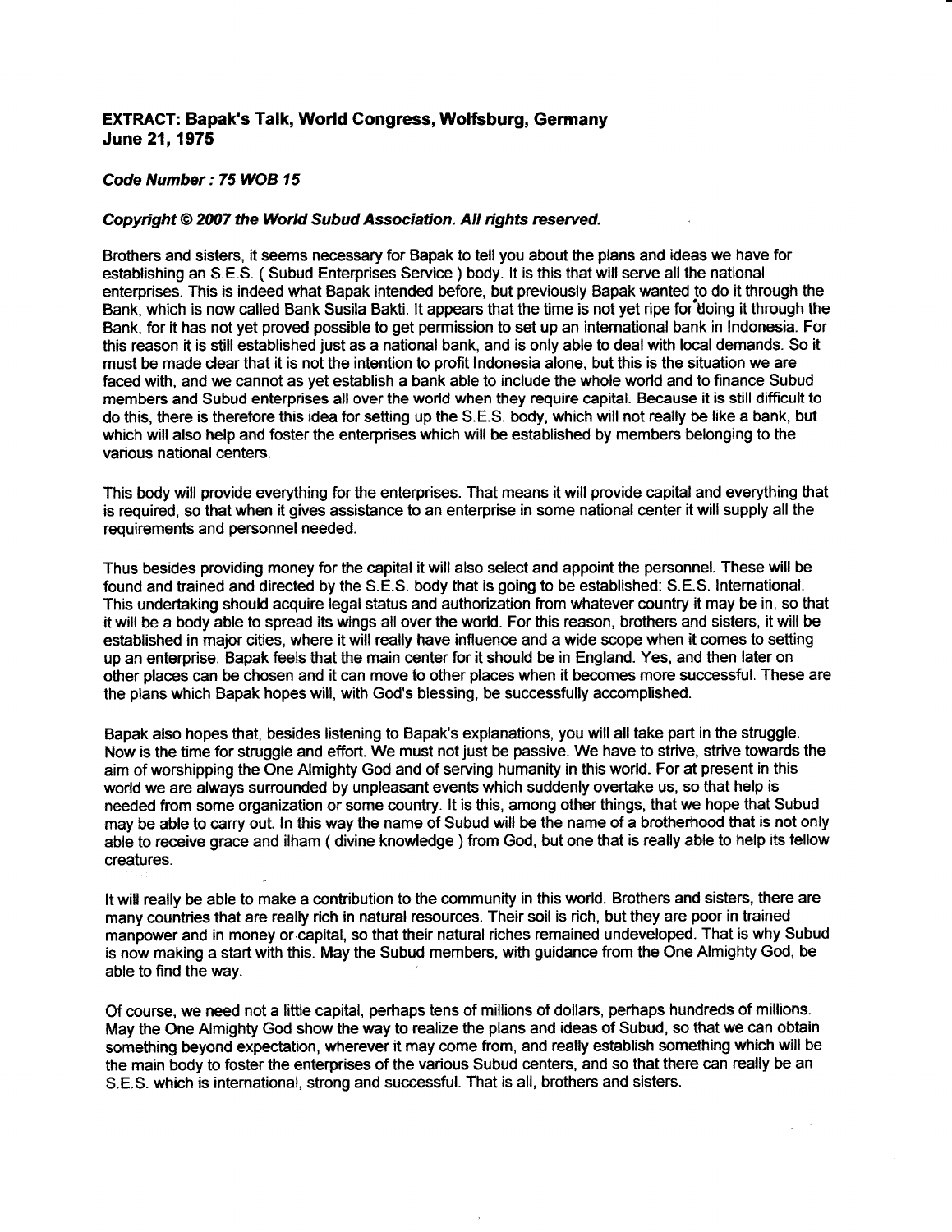## A Subud World Bank

#### Draft for Subud Voice as requested.

#### Rashad Pollard (SESI Coordinator)

The most memorable thing that comes to my mind conceming our Subud world bank was something that Raymond Lee had reported. lt seems that not long before Bapak passed away he had said that one thing he most regretted was that we were unable to sustain the operations of our world bank.

#### What then was this world bank?

The first personal reference I have for it was at the Third World Congress in Tokyo in 1967 when it was agreed to establish the Subud Brotherhood lntemational Foundation (SBIF). The purpose mentioned for SBIF was to administer Subud funds on a professional basis and that Bapak had said that it could form a nucleus for a Subud World Bank.

Four years later, at the Wodd Congress in Cilandak Bapak moved this idea to fruition through getting us all to line up and pledge funds to start this World Bank. Ultimately about \$1.4 million was raised. At the last talk given at the Congress Bapak stated: "So our aim and purpose is to establish enterprises and a bank. For if we merely wait for contributions and donations from members, maybe there will be only ten rupiahs in the treasury ten years from now. Only that little. But it will be otherwise with enterprises. Perhaps contributions will be eliminated eventually, will not be needed, because the Subud treasury will have become strong as a result of running the enterprises and the bank. Who knows, brothers and sisters, if the Subud Bank will not eventually become like those in New York, a Wall Street Bank - but a Subud Wall Street Bank, a Wall Street Bank Kedjiwaan!" Library reference 71 TJD 18.

The original team that worked to set up the bank expected to locate it in Germany but this proved difficult to accomplish owing to cost factors and regulations in that country so, eventually, it was agreed to establish it in lndonesia through purchasing the license of an existing bank there. ln this way Bank Susila Bakti(BSB) was born.

BSB certainly assisted many enterprises in lndonesia -- even including a hand weaving enterprise that my wife and I started -- but its most important contribution was to help launch the second major enterprise that Bapak initiated -- the S.Widjojo Centre office building in Jakarta. BSB pre-purchased the mezzanine floor of the building and it was these funds that allowed S.Widjojo to acquire the land so that construction could start. BSB also provided short-term loans to support the development of the project. One wonderful day - certainly for me as the Marketing Manager of S. Widjojo -- was the day in 1977 when the bank moved into its space even though the building was still being constructed around them! lt was from that day onwards that tenants became confident about our ability to complete the building and began to sign leases themselves! Bapak's interesting talk at the "selamatan" that day is at 77 JKT 1.

The S.Widjojo Centre was eventually completed at the end of 1980 and the company started sending over \$800,000 back to its Subud investors every year of which \$200,000 was contributed to Subud WSA and SBIF). ln this way Bapak's hopes for establishing a world bank and enterprises had certainly been accomplished as a model for us to follow.

BSB did suffer from some constraints, however. lt could not, legally, allow its non-lndonesian Executive Directors to act as such and so management conflicts developed between these two groups of "de facto" Directors that had been established, and it was not easy for the bank to support enterprises outside of Indonesia. These issues came to a head at an Extraordinary General Meeting of the bank held in 1984